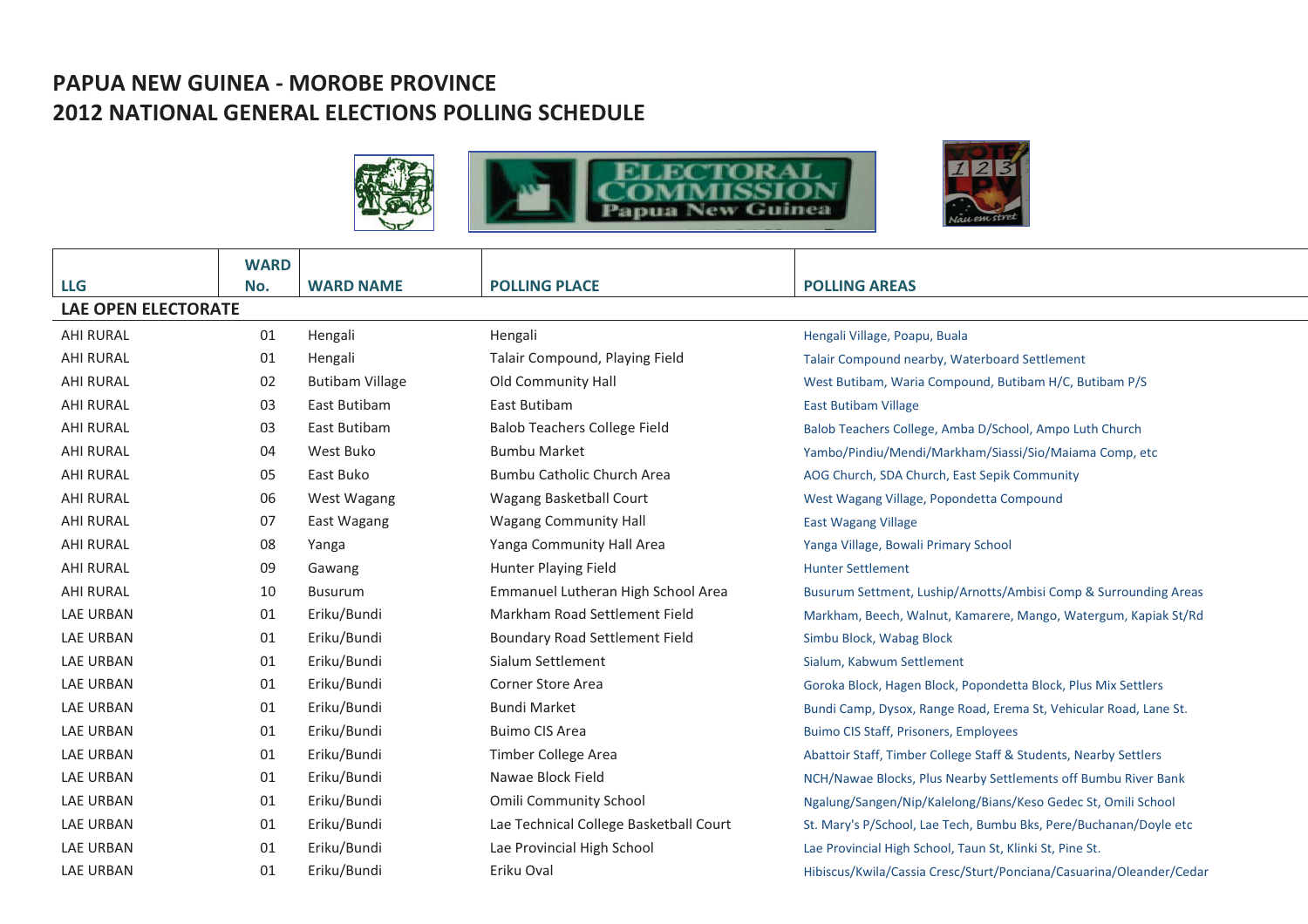| LAE URBAN                   | 02 | <b>Top Town</b>          | Health Inspector's Office Area          | YWCA, Nazarene/United Church, Cassowary/Finch/Wagtail/Cormorant                                                                  |  |  |
|-----------------------------|----|--------------------------|-----------------------------------------|----------------------------------------------------------------------------------------------------------------------------------|--|--|
| <b>LAE URBAN</b>            | 02 | <b>Top Town</b>          | Ward Service Office Area                | Gannet/Falcon/Eagle/Crane/Plover St/Swift/Tern/Quail/Hornbill, Huonville sch                                                     |  |  |
| LAE URBAN                   | 02 | <b>Top Town</b>          | <b>Public Solicitor's Office</b>        | 8th-13th St, Anglican Ch, Court House, Public Solictor's, Forest Auth, Huon Road                                                 |  |  |
| <b>LAE URBAN</b>            | 02 | Top Town                 | Post Office                             | 7th St, International Hotel, Top Town Business's, Government Administration                                                      |  |  |
| <b>LAE URBAN</b>            | 02 | Top Town                 | Angau Memorial Hospital Area            | Angau Hospital, Huon Gulf Motel, Disaster & Emergency Serv, Niugini Bottling                                                     |  |  |
| <b>LAE URBAN</b>            | 02 | <b>Top Town</b>          | Sir Ignatias Kilage Stadium Track Field | Voco Point, Airways Avenue, Lunaman Hillside, Air Niugini                                                                        |  |  |
| LAE URBAN                   | 02 | Top Town                 | China Town Circle (Police Station Area) | Biwat Comp, Bowerbird/Kingfisher/Larks/Butcher/Fairy wren St, Barlow Industry                                                    |  |  |
| <b>LAE URBAN</b>            | 03 | Main Market Salamanda    | St. Martins Primary School Area         | Salamanda St., St. Martins Primary Sch, Kili/Baiune St, Forest Bank St & Disabled                                                |  |  |
| LAE URBAN                   | 03 | Main Market Salamanda    | St. Pauls Primary School Area           | Salamanda St, St. Pauls Sch, Snack Bar, Abel Tasman, Data/Jawani, Bugandi High                                                   |  |  |
| <b>LAE URBAN</b>            | 03 | Main Market Salamanda    | National Works Office                   | Josey St, Mula St, PTB Compound, ABCO, Steven's Trading                                                                          |  |  |
| <b>LAE URBAN</b>            | 03 | Main Market Salamanda    | <b>Consort Yard</b>                     | Montoro/Spey Bank/Marsina/Erica/Sletford/Mataram, Coca Cola Factory                                                              |  |  |
| <b>LAE URBAN</b>            | 03 | Main Market Salamanda    | Main Market (Hockey Field)              | Cedar Bank/Mangola/Malekula/Karimata/Karimun/Machdui/Shanghai/                                                                   |  |  |
| <b>LAE URBAN</b>            | 03 | Main Market Salamanda    | Milfordhaven Primary School Area        | Papua Compound, Delos St, Milfordhaven Health Centre, Sitos St, FTM Compound                                                     |  |  |
| LAE URBAN                   | 04 | Haikoast                 | 4 Mile Market                           | 4 Mile 1st Road, 4 Mile 2nd Road, Last Block, 4 Mile Hill/Settlements                                                            |  |  |
| <b>LAE URBAN</b>            | 04 | Haikoast                 | Ward Service Office Area                | 3 Mile Settlements & Surrounding, 3 Mile DPA, DPI Hill Police                                                                    |  |  |
| <b>LAE URBAN</b>            | 04 | Haikoast                 | 2 Mile Market                           | Two Mile Hill Residence, Yongo Het Wara, 2 Mile Roadside Residence                                                               |  |  |
| <b>LAE URBAN</b>            | 04 | Haikoast                 | Haikoast Community School Area          | 0-7 Blocks, Haikoast Clinic                                                                                                      |  |  |
| <b>LAE URBAN</b>            | 04 | Haikoast                 | Raikost Market                          | 4 Mile Tais, Mendi/Tari Blocks, Wain/Erap Hill, Simbu Block, Lufa Mountain                                                       |  |  |
| <b>LAE URBAN</b>            | 04 | Haikoast                 | Intung Parish Church Area               | Bugwa Community Sch, Intung Parish, Old Weighing Station, Arinum Market                                                          |  |  |
| <b>LAE URBAN</b>            | 05 | University of Technology | <b>University Coffee</b>                | University Of Technology, Shop Area, Campus Employees, Uni Block                                                                 |  |  |
| <b>LAE URBAN</b>            | 05 | University of Technology | Ten City Police Barracks Area           | Stage 6, Police Barracks, 8 Mile, Barracks Area F7 Circle, Taraka Primary School                                                 |  |  |
| LAE URBAN                   | 05 | University of Technology | Ten City Primary School Area            | Stage 1 (Circles), K8, Niu Block, 110, K11, M12, L13, N15, N17, P18, Q17, R16, S15, Q14,<br>Q13, Ten City School, Salvation Army |  |  |
| <b>LAE URBAN</b>            | 05 | University of Technology | St. Patrick Community School Area       | Stage 2 (Circle), D9, F10, G9, H11, G12, J123, K14, L16, K17, I16, G15, F13, H17                                                 |  |  |
| <b>LAE URBAN</b>            | 05 | University of Technology | PTC College Area                        | PTC College Staff & Students, Small Scale, Industry Village                                                                      |  |  |
| LAE URBAN                   | 05 | University of Technology | <b>Baptist Church Area</b>              | C16 Circle, C13, E14, D15, F16, E17, G16, D18, C19, Dump Residents                                                               |  |  |
| LAE URBAN                   | 05 | University of Technology | Kaisa Parish Area                       | Stage 3 (Circle), M18, L19, O19, Q20, R22, Q23, Hube Street                                                                      |  |  |
| <b>LAE URBAN</b>            | 05 | University of Technology | Lanakapi Primary School Field           | Stage 4 & 5 Circles, F19, W20, Bumayong Planned Settlements                                                                      |  |  |
| LAE URBAN                   | 05 | University of Technology | Next to Tobias Trading                  | <b>Bumayong Business Houses, Nabak Street</b>                                                                                    |  |  |
| <b>LAE URBAN</b>            | 61 | East Taraka (A)          | East Taraka Ward Services Office Area   | East Taraka Industrial & Residents, East Taraka NHC Residents, United Church                                                     |  |  |
| <b>LAE URBAN</b>            | 62 | West Taraka (B)          | East Taraka Playing Field               | PNG Bible Church, Lutheran Church, Plus Surrounding Residents                                                                    |  |  |
| <b>HUON OPEN ELECTORATE</b> |    |                          |                                         |                                                                                                                                  |  |  |
| WAMPAR URBAN (Pt)           | 13 | <b>Busanin</b>           | <b>Busanin</b>                          | Woben Illan, Narakumun, Busanim, Taiwan, Lemomopa, Busanim Police Station, Sepik S                                               |  |  |
| <b>WAMPAR URBAN (Pt)</b>    | 13 | <b>Busanim</b>           | <b>Busanim</b>                          | Wambong, Suambu Point, Narunkun, Salamontian, Baptist Church, Buwatu, Buabup Miss'n                                              |  |  |
| WAMPAR URBAN (Pt)           | 12 | <b>Bubia</b>             | <b>Bubia</b>                            | Bubia DPI, NARI, Ambasu, Labu Plantation, Ali, Sisi, Bubia                                                                       |  |  |
|                             |    |                          |                                         |                                                                                                                                  |  |  |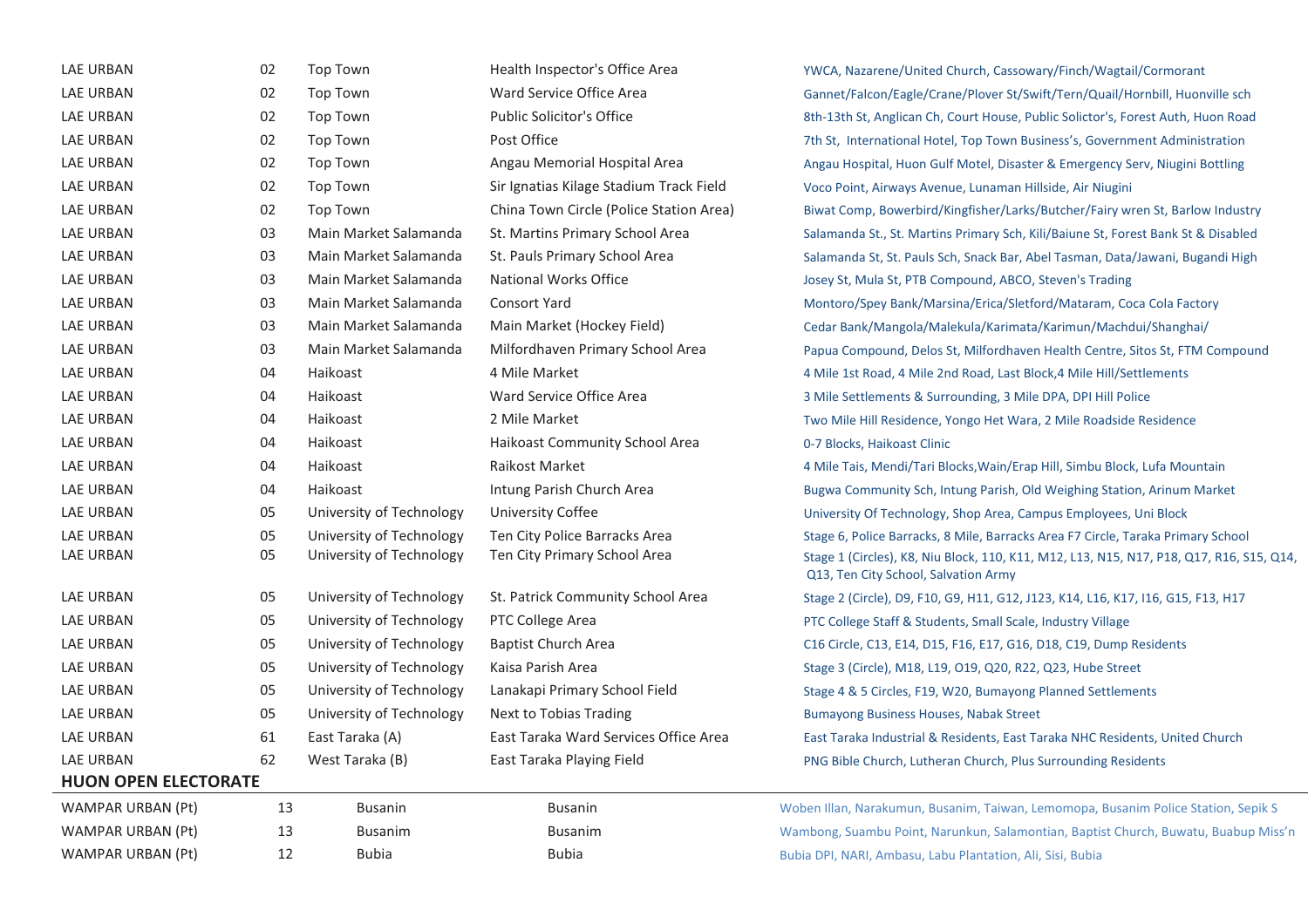| WAMPAR URBAN (Pt)                        | 12 | <b>Bubia</b>      | <b>Bubia</b>                | Sepik Settlement, PTC, Trans Poultry, Six Block, Bubia Primary School              |
|------------------------------------------|----|-------------------|-----------------------------|------------------------------------------------------------------------------------|
| WAMPAR URBAN (Pt)                        | 11 | Awilunga          | Awilunga                    | Ambuka, Table Birds Hatchery, 9 Mile Settlement, Yaros Settlement                  |
| <b>WAMPAR URBAN (Pt)</b>                 | 11 | Awilunga          | Awilunga                    | Bewapi, ESSO, Inter Oil, Awilunga Plantation, Abunaka Plantation                   |
| WAMPAR URBAN (Pt)                        | 10 | St. Joseph        | St. Joseph                  | Joy City, ESSO Estate, New Guinea Table Birds Feed Mill, SPM, 8 Mile, Tamarua Farm |
| <b>WAMPAR URBAN (Pt)</b>                 | 09 | 5 Mile            | Moale Field                 | 5 Mile Primary School, Moale Holdings, Menyamya Settlement                         |
| WAMPAR URBAN (Pt)                        | 09 | 5 Mile            | <b>Weighing Station</b>     | Wara Kalap, Mumeng, Latona & Wantoat Settlements                                   |
| WAMPAR URBAN (Pt)                        | 09 | 5 Mile            | EBC                         | EBC Bible College, Explosives Compound                                             |
| WAMPAR URBAN (Pt)                        | 62 | West Taraka (B)   | West Taraka                 | Buhu, Ambuim & Wapi Villages                                                       |
| <b>WAMPAR URBAN (Pt)</b>                 | 62 | West Taraka (B)   | West Taraka                 | Gantom P/S, Mission Wara, Gium St., Knight St., Wara Red Kona                      |
| WAMPAR URBAN (Pt)                        | 62 | West Taraka (B)   | West Taraka Police St       | Wantoat Block, Hagen Paia St., Tom Klab, Bek 14                                    |
| WAMPAR URBAN (Pt)                        | 62 | West Taraka (B)   | West Taraka Ex-Servis Man   | Roosters St., Ex-Servis Man Blok, Eagle St.                                        |
| WAMPAR URBAN (Pt)                        | 62 | West Taraka (B)   | West TarakaAwagasi Street   | Awagasi St., Yawa Compound                                                         |
| WAMPAR URBAN (Pt)                        | 62 | West Taraka (B)   | West Taraka VOC Centre      | Butu, Surrounding St.                                                              |
| WAMPAR URBAN (Pt)                        | 62 | West Taraka (B)   | West Taraka Drai Wara       | Drai Wara 1, 2 & 3, Scout Camp                                                     |
| WAMPAR URBAN (Pt)                        | 62 | West Taraka (B)   | West Taraka Kerowagi Market | <b>Kerowagi Market</b>                                                             |
| <b>LAE URBAN</b>                         | 63 | Igam Barracks (C) | Igam Barracks               | Igam Barracks                                                                      |
| <b>LAE URBAN</b>                         | 63 | Igam Barracks (C) | Igam Settlement             | Igam Settlement                                                                    |
| LAE URBAN                                | 63 | Igam Barracks (C) | Bumayong Sec. H/S           | Bumayong Sec. H/S, Surrounding Communities                                         |
| <b>NAWAE OPEN ELEC-</b><br><b>TORATE</b> |    |                   |                             |                                                                                    |
| <b>NAWAE URBAN (Part AHI)</b>            | 11 | <b>Malahang</b>   | Ahi LLG H/Q                 | Begesin, Malahang Industries, Yamai Settlement, Yanga, Sipaia                      |

| NAWAE URBAN (Part AHI)        | -- | <b>IVIdididig</b> | AIII LLU N/U                  | Begesin, Malahang Industries, Yamai Settlem     |
|-------------------------------|----|-------------------|-------------------------------|-------------------------------------------------|
| <b>NAWAE URBAN (Part AHI)</b> | 12 | Poabong           | 2nd Seven Field               | 2nd Seven Field, Busu Dump, Pepsi Comp, Ne      |
| <b>NAWAE URBAN (Part AHI)</b> | 12 | Poabong           | <b>Busu E/School</b>          | Busu Comp, Part Poasang, Silas Block, Part Bu   |
| <b>NAWAE URBAN (Part AHI)</b> | 12 | Poabong           | <b>Busu Lutheran E/School</b> | Part Silas Block, Kaisa Settlement, Part 2nd Se |
| <b>NAWAE URBAN (Part AHI)</b> | 12 | Poabong           | As Mambu                      | Part Poasom, As Mambu, Part Busu Dump           |
| <b>NAWAE URBAN (Part AHI)</b> | 13 | Poachom           | <b>Musamu</b>                 | Musamu, Poachom, Lae Kunai                      |
| NAWAE URBAN (Part AHI)        | 13 | <b>Poachom</b>    | Poahmon                       | Poahmon, Busu Mountain, Walu Block, Puasi       |
| <b>NAWAE URBAN (Part AHI)</b> | 13 | <b>Poachom</b>    | <b>Plastic Comp</b>           | Plastic Comp, Gobari                            |
| <b>NAWAE URBAN (Part AHI)</b> | 14 | Limki             | <b>Centre Market</b>          | Abong, New Rocks, Poakop                        |
| <b>NAWAE URBAN (Part AHI)</b> | 14 | Limki             | <b>Bocwalu E/School</b>       | Bocwalu, Speedway, Part Boinamo Gravel          |
| <b>NAWAE URBAN (Part AHI)</b> | 14 | Limki             | Agi Club                      | Limki, Malabu, Part Boinamo Gravel              |
| <b>NAWAE URBAN (Part AHI)</b> | 14 | Limki             | Poaba Soccer Field            | Poaba, Part Malabu                              |
| <b>NAWAE URBAN (Part AHI)</b> | 14 | Limki             | Igatang E/School              | <b>Igatang</b>                                  |
| <b>NAWAE URBAN (Part AHI)</b> | 15 | Kamkumung         | Kamkumung                     | Kamkumung Village, Church                       |

## NAWAE URBAN (Part AHI) 12 Poabong 2nd Seven Field 2nd Seven Field, Busu Dump, Pepsi Comp, Nearby Settlement, Part Poasang NAWAE URBAN (Part AHI) 12 Poabong Busu E/School Busu E/School Busu Comp, Part Poasang, Silas Block, Part Busu Comp, Kenga Comp NAWAE URBAN (Part AHI) 12 Poabong Busu Lutheran E/School Part Silas Block, Kaisa Settlement, Part 2nd Seven, Part Busu Dump